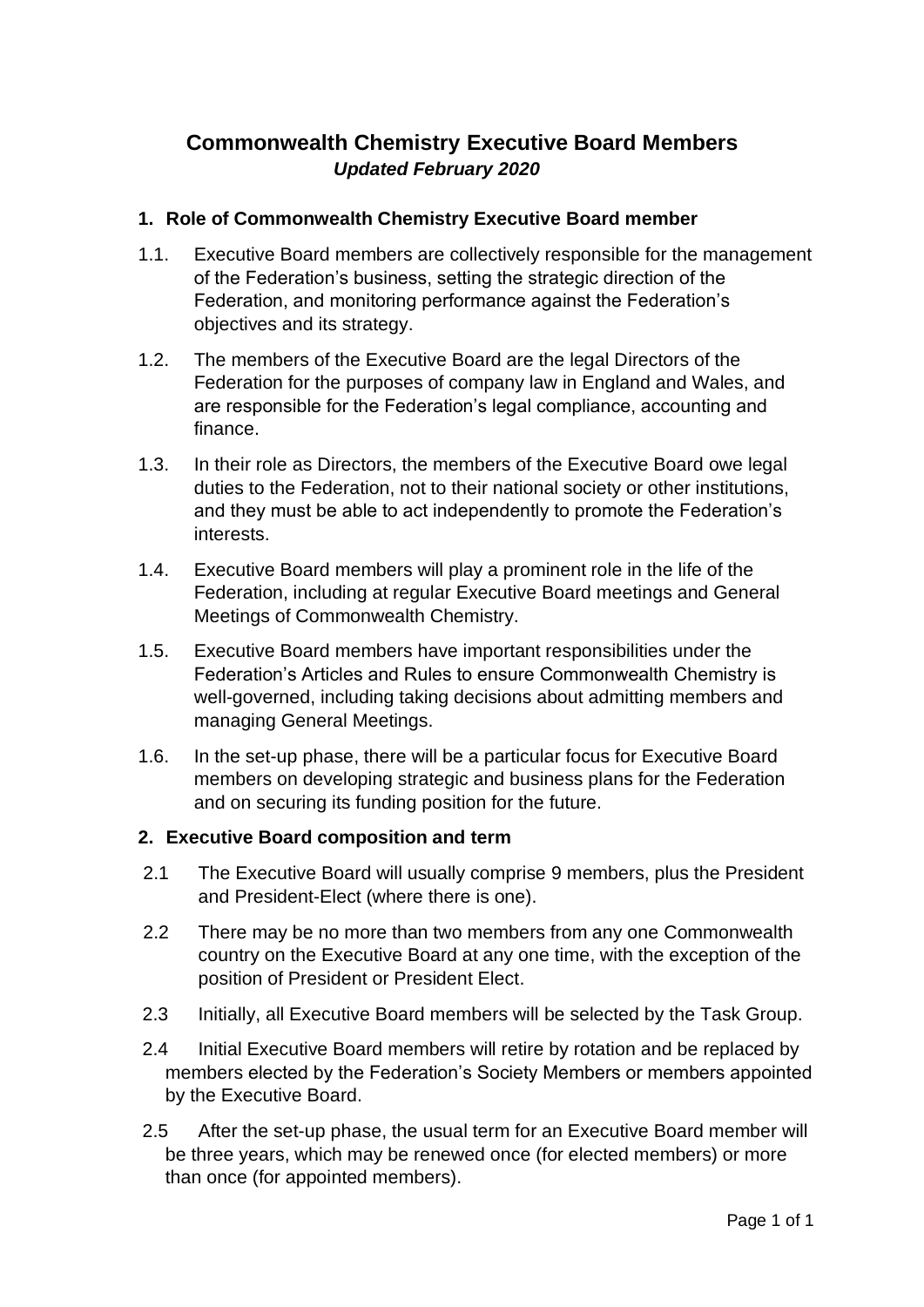- 2.6 All Executive Board members have equal voting rights and shared responsibilities for the Federation.
- 2.7 Due to their role, Executive Board members must not have been disqualified from acting as a director of a company registered in England and Wales.
- 2.8 The Executive Board will be supported by the Commonwealth Chemistry **Secretariat.**

### **3. Person specification**

- 3.1 Member, Fellow or Honorary Fellow of a Commonwealth Chemistry Society Member.
- 3.2 Distinguished reputation within the profession of the chemical sciences.
- 3.3 Proven commitment to the advancement and application of the chemical sciences.
- 3.4 A commitment to the values and principles of the Commonwealth.
- 3.5 Proven management, governance and/or finance skills.
- 3.6 Highly developed interpersonal and communication skills.
- 3.7 Sufficient time and commitment to fulfil the role.

### **4. Time Commitment**

- 4.1 Attendance at Executive Board meetings, and General Meetings.
- 4.2 Occasional additional meetings with Society Members or other key stakeholders.
- 4.3 Regular review of and contribution to documents including strategic and business plans, policies, procedures and reports.
- 4.4 Involvement in the Commonwealth Chemistry Congress.
- 4.5 Available to President and Secretariat on an *ad hoc* basis to provide strategic input and general support for Commonwealth Chemistry.

## **5. Financial Support**

The financial commitment for travel and subsistence or other expenses should in principle lie with the Society Member making the nomination or from whom the Executive Board member is appointed. Exceptions will be considered where a Society Member can demonstrate to the Executive Board that such funding is not available, in which case the Federation will cover the associated costs.